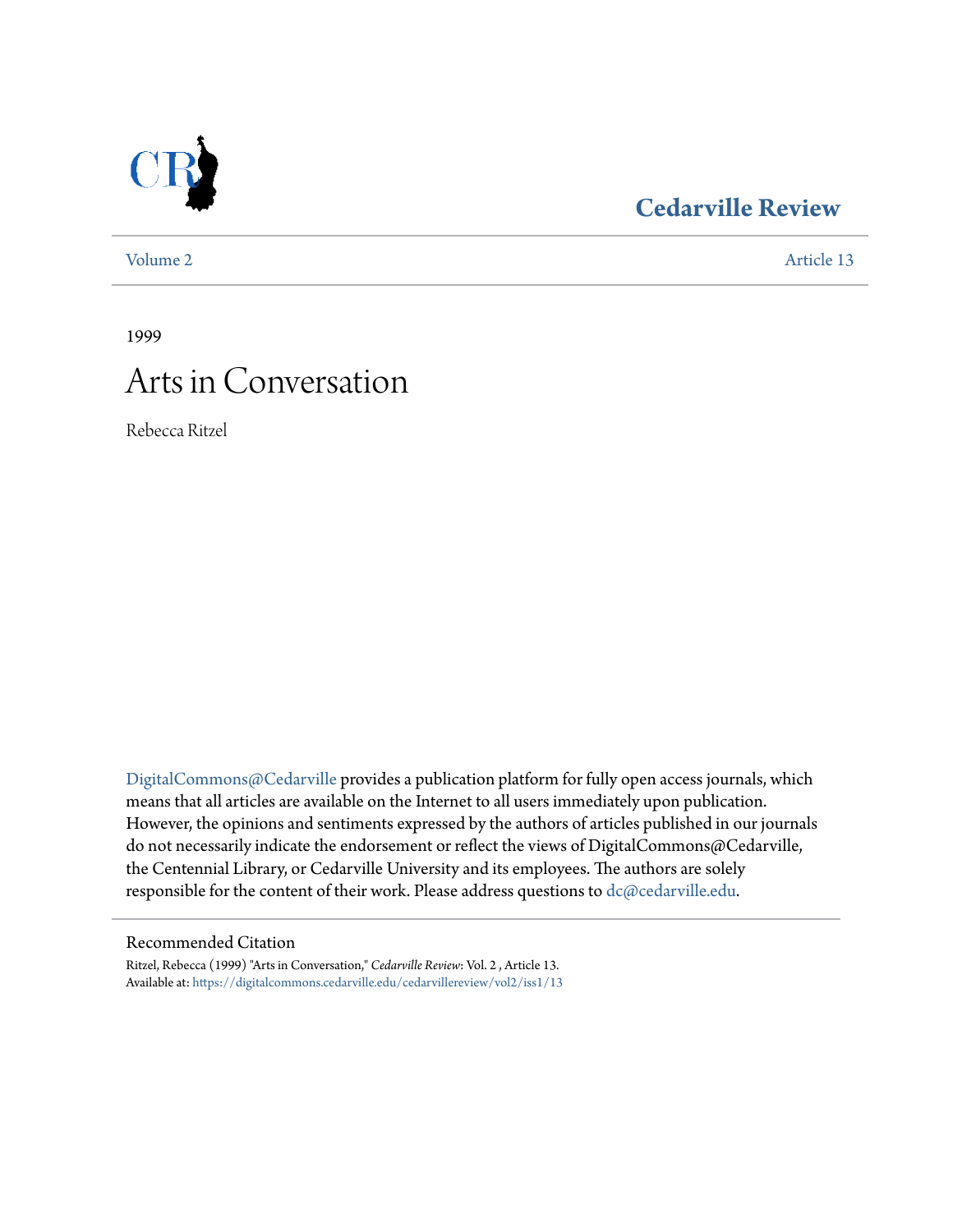# Arts in Conversation

Browse the contents of [this issue](https://digitalcommons.cedarville.edu/cedarvillereview/vol2/iss1) of *Cedarville Review*.

#### **Keywords**

Poetry

#### **Creative Commons License**  $\bigcirc$  000

This work is licensed under a [Creative Commons Attribution-Noncommercial-No Derivative Works 4.0](http://creativecommons.org/licenses/by-nc-nd/4.0/) [License.](http://creativecommons.org/licenses/by-nc-nd/4.0/)

Follow this and additional works at: [https://digitalcommons.cedarville.edu/cedarvillereview](https://digitalcommons.cedarville.edu/cedarvillereview?utm_source=digitalcommons.cedarville.edu%2Fcedarvillereview%2Fvol2%2Fiss1%2F13&utm_medium=PDF&utm_campaign=PDFCoverPages)



This poetry is available in Cedarville Review: [https://digitalcommons.cedarville.edu/cedarvillereview/vol2/iss1/13](https://digitalcommons.cedarville.edu/cedarvillereview/vol2/iss1/13?utm_source=digitalcommons.cedarville.edu%2Fcedarvillereview%2Fvol2%2Fiss1%2F13&utm_medium=PDF&utm_campaign=PDFCoverPages)